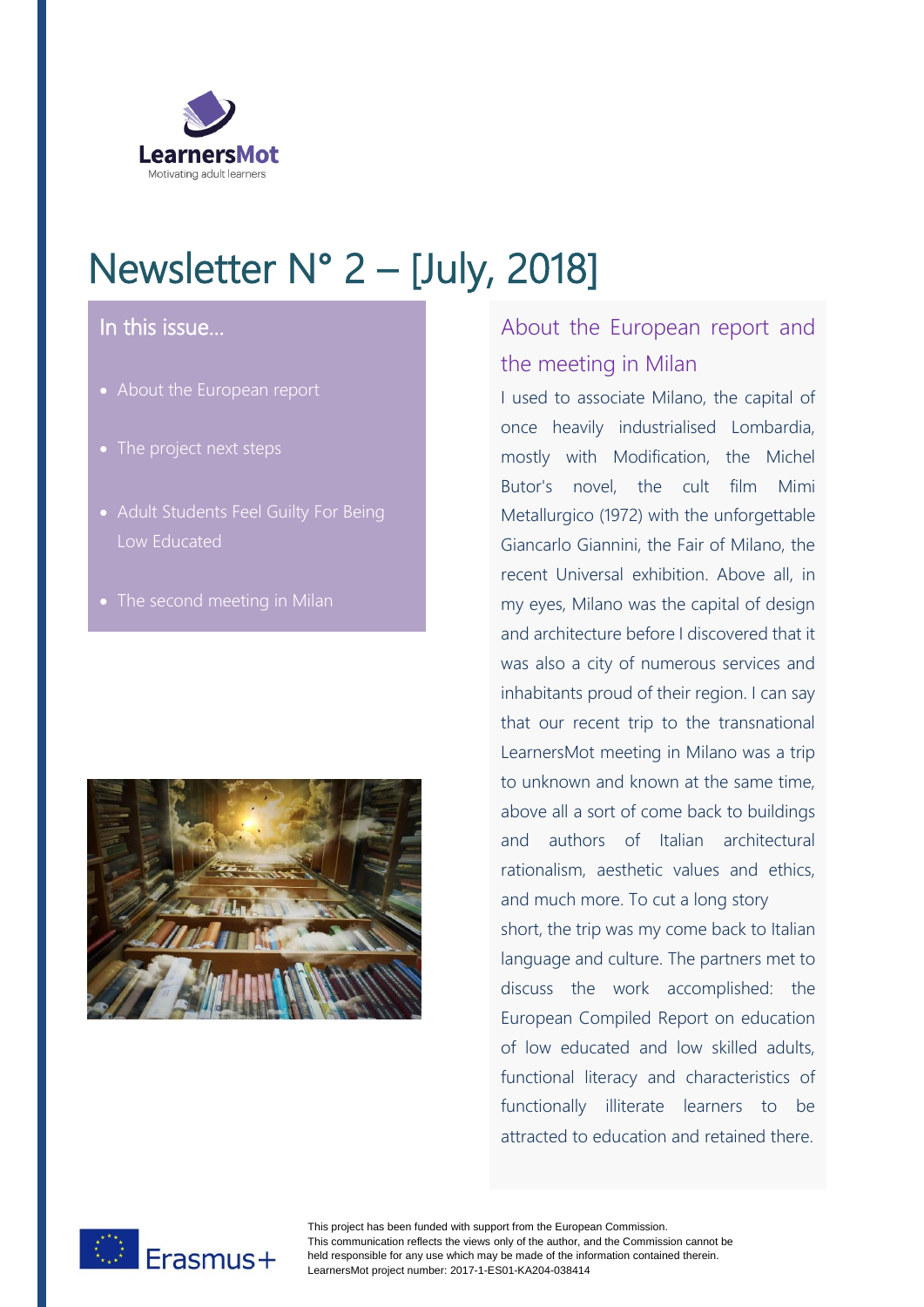

Being interested in animation approaches and methods to use as to trigger low educated learners' primary motivation for learning, the partners decided that the scientifically grounded handbook (grounded on the results of the compiled European Report) for adult educators, which they are planning to prepare, would contain units on the nature of functional literacy and common low educated learners' characteristics, a unit on dyslexia which may lead to functional illiteracy, a unit on learning how to learn, a unit on motivational methods, etc. Functional illiteracy can be felt in all areas of life, but as promised, partners will focus on illiteracy at work. Most of the remaining time, the partnership spent on planning future activities like management, financing, reporting as well as description of best practices and constituting an online library of recommended resources. The Italian hosts took kind care of our staying in their town. (Dušana Findeisen)



According to the main findings as highlighted in the European Report now partners have to embrace a new challenge: provide relevant tools and guidance to be used in adult education with low educated adults.

In fact, the project entails the creation of:

- A database of national and European resources about literacy, motivation and learning and teaching strategies
- As database of best practices in the field of teaching of basic skills to different groups of low educated learners.
- An interactive handbook of existing motivational strategies used by adult educators working with loweducated learners.



Erasmus+

This project has been funded with support from the European Commission. This communication reflects the views only of the author, and the Commission cannot be held responsible for any use which may be made of the information contained therein. LearnersMot project number: 2017-1-ES01-KA204-038414